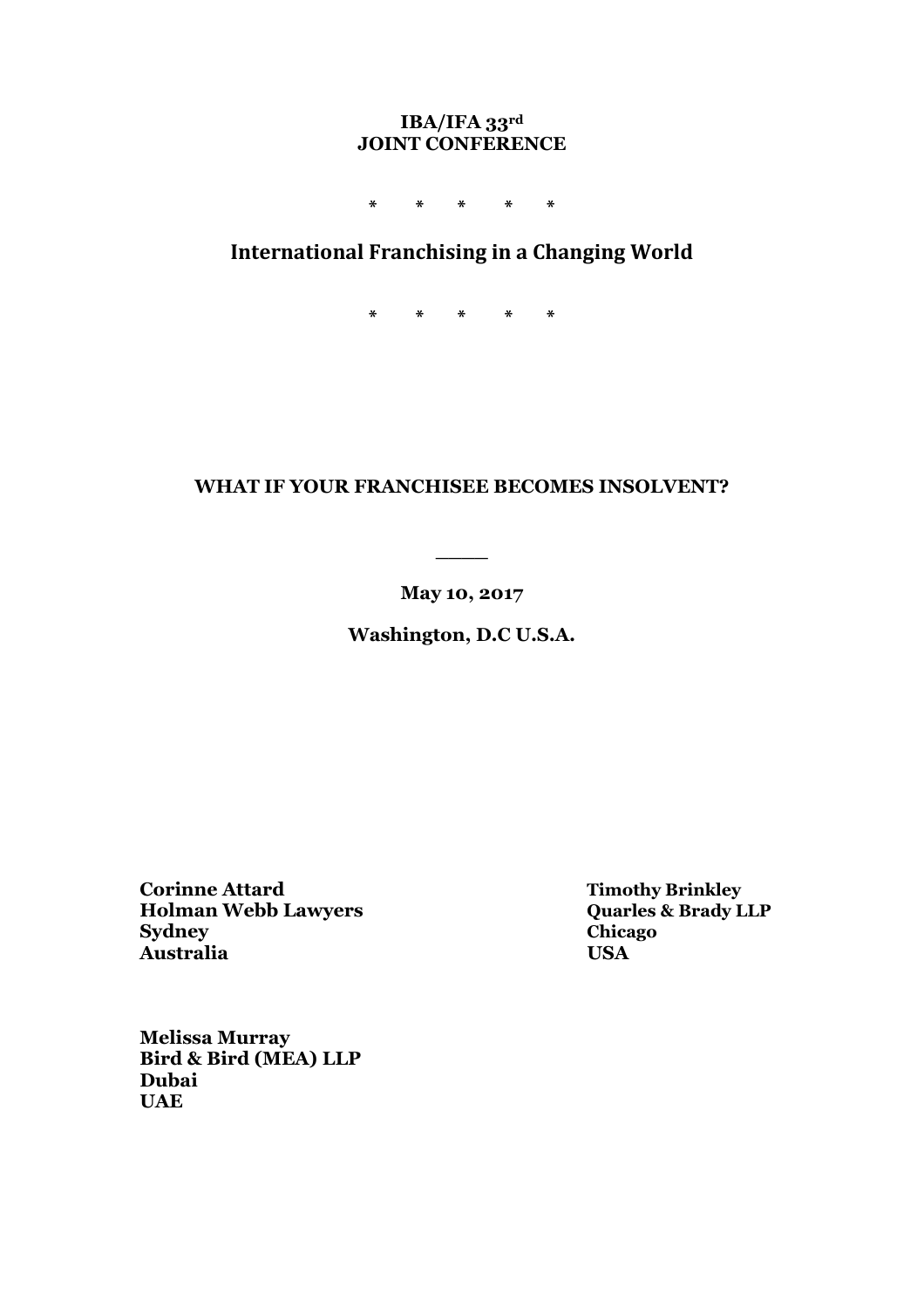This paper will discuss the impact of the insolvency laws in the USA and Australian on franchise relationships with special focus on master franchise relationships. Workout and assistance agreements are also discussed together with practical examples from the Australian franchises of Baskin Robbins (Allied Brands) and Krispy Kreme.

### **1. The Impact of Insolvency Law in the US on franchise relationships**

- 1.1. In the event of an insolvent franchisee and if a workout or Assistance Agreement is not an option (see further below) then a franchisor or master franchisee, as applicable, may seek protection under US insolvency law. Alternatively, one or more of the franchisors/master franchisee's creditors may seek redress through the courts in the US to protect their collateral or other interests, particularly if they believe that the franchisee is behaving in a fraudulent or reckless manner.<sup>1</sup> The types of insolvency procedures and protections that are available in the US are similar to those in other jurisdictions. Reorganization, known as a "Chapter 11" filing under US federal bankruptcy law, is the most commonly used procedure and remedy for insolvent enterprises.<sup>2</sup> Liquidation, known as a "Chapter 7" filing, provides for a complete wrapping up of the enterprise's business and typically the sale of its assets to satisfy claims of creditors in an order of priority that is set by law.<sup>3</sup> Finally, a receiver can be appointed under both state and federal law, often at the request of a secured lender, to take control of all or parts of an insolvent enterprise in order to preserve collateral and other interests of creditors.<sup>4</sup>
- 1.2. Franchisors in the US are most familiar with Chapter 11 reorganization filings because it is what they encounter most frequently with insolvent franchisees. A franchisee typically seeks this protection at its own initiative, and often because their franchisor has sent them a demand or default notice for past due receivables such as royalty payments. Franchisees will particularly seek this protection when they know or believe that a lawsuit by the franchisor is pending to attempt to collect past due receivables, or when the franchisor has already obtained a judgment and is now seeking to enforce the judgment. A Chapter 11 filing by the franchisee will result in an automatic stay of all pending judicial actions against the franchisee, including existing cases, the enforcement of judgments and the filing of new actions.<sup>5</sup>
- 1.3. The case of a master franchisee filing for Chapter 11 protection will be different from that of a typical unit franchisee, primarily because a master franchisee has more non-monetary obligations to the franchisor than a unit franchisee does. Non-monetary obligations must be cured in order for a master franchisee to maintain and pursue reorganization under Chapter 11.<sup>6</sup>

 $\overline{\phantom{a}}$ <sup>1</sup> Matthew B. Gruenberg, John W. Mills, and Suj M. Pandya, *Protecting the System: Ways that Franchisors Can Plan for Franchisee Financial Distress and Navigate Franchisee, Receiverships and Bankruptcies*, 33 Franchise L.J. 3 (Winter 2014).

<sup>2</sup> 11 U.S.C. §§ 1101 to 1174.

<sup>3</sup> 11 U.S.C. §§ 701 to 784.

<sup>4</sup> *See* Gruenberg, supra note 1, at 384, and Elaine A. Panagakos and Peter J. Klarfeld, *Franchisees in Federal Receivership: Strategic Considerations for Franchisors*, 26 Franchise L.J. 2 (Fall 2006).

<sup>5</sup> 11 U.S.C. § 362.

<sup>6</sup> *See* Gruenberg, supra note 1, at 390.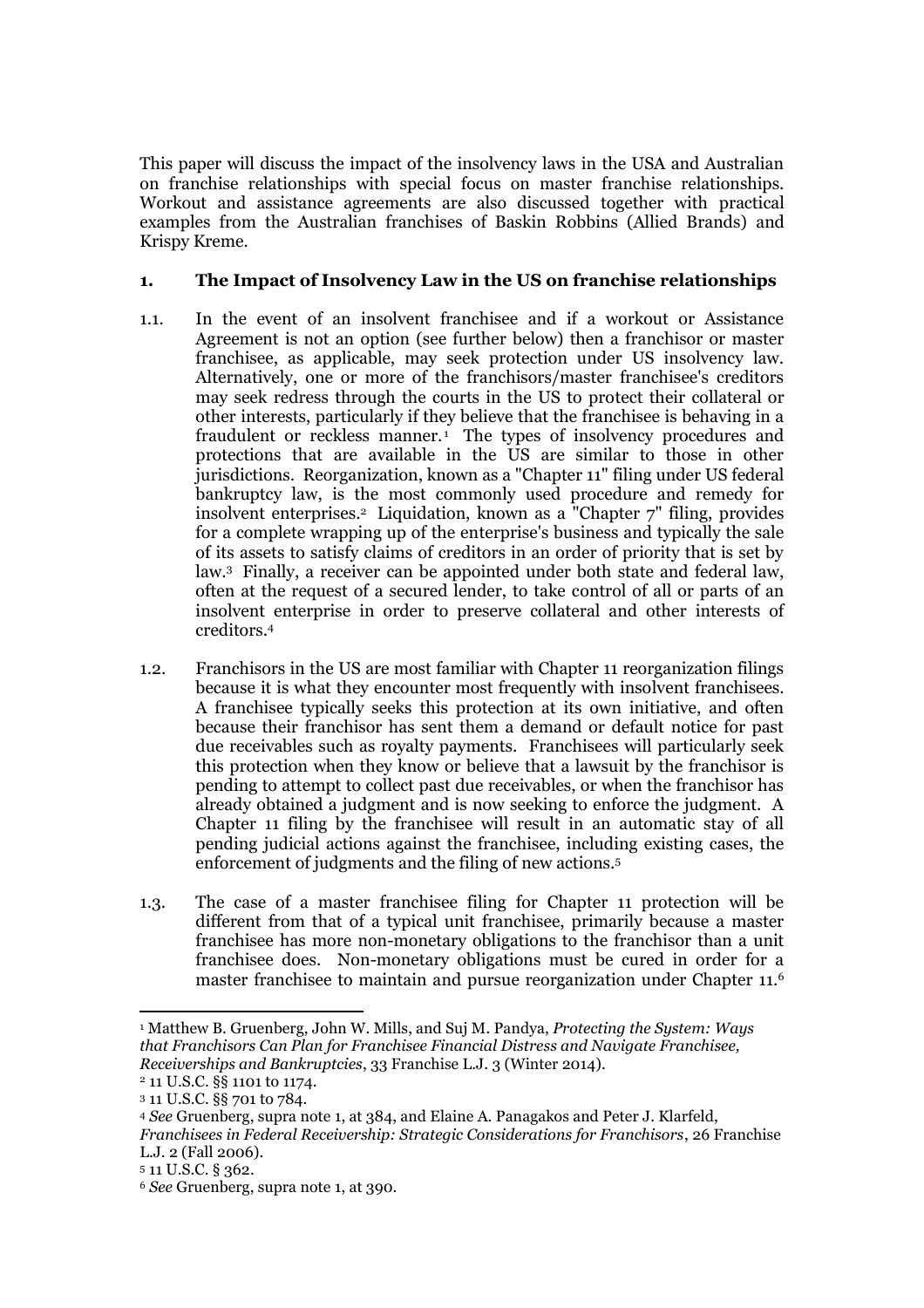The effect of this rule is that master franchisees who cannot show that all nonmonetary defaults will be cured will not have the option of assuming (i.e. keeping) a master franchise agreement.<sup>7</sup>

- 1.4. In a typical Chapter 11 case in the US, an administrator (or trustee in US terminology) will generally not be appointed by the court unless there is evidence of fraud or gross misconduct by the debtor.<sup>8</sup> Instead, the debtor will continue to operate the enterprise while enjoying temporary protection from other judicial proceedings, and while a plan of reorganization is formulated by the debtor and its creditors through the judicial process. While the plan is being formulated, a debtor may choose to assume or reject executory contracts. A master franchise agreement, like any franchise agreement, is considered an "executory contract" under US insolvency law.<sup>9</sup> Since a master franchisee entity is typically required by the master franchise agreement to be a single purpose entity, it is highly unlikely that a master franchisee would choose to reject the master franchise agreement in the context of a Chapter 11 case. If the goal is to emerge from the case as a going concern (which is the basis of Chapter 11 reorganization), then maintaining the master franchise agreement will be essential.
- 1.5. Every Chapter 11 case is unique, and that would certainly be no exception with a case involving a master franchisee of a franchise system. A master franchisee's creditors will need to approve the plan of reorganization.10 It's impossible to predict every scenario, but the franchisor and other creditors may be willing to accept less than the full amount they are currently owed if they value the revenue stream from the master franchisee and believe that its business is viable in the medium to long term. If this turns out to be the case then approving a plan of reorganization may be the best bet for a franchisor if its options to replace the master franchisee or otherwise continue to grow the brand in the territory are limited.
- 1.6. If a master franchisee does not want, or does not believe it is viable, to continue the business, it may opt to file under Chapter 7 of the bankruptcy code, which typically results in the liquidation and winding up of the business.<sup>11</sup> Under Chapter 7, liquidation is the only option, and a trustee is immediately appointed by the court upon filing of the case. The franchisor will be by far one of the principal creditors, and should be able to provide assistance to the trustee and the other creditors in finding the best use of the assets of the master franchisee. In this situation the franchisor will typically either step into the shoes of the master franchisee or seek a replacement master franchisee that can acquire most of the assets and continue relationships with other vendors and, in particular, the sub-franchisees.
- 1.7. It would be more rare for a receivership case to be initiated by a master franchisee's secured creditor, but it is an option that is open to the secured creditor if it fears that its collateral is being misused, or its value is being dissipated.<sup>12</sup> This might be more likely in the case of a master franchisee that also operates its own units and owns large amounts of real estate or equipment that are subject to lender liens. The franchisor would have the

<sup>7</sup> Id.

<sup>8</sup> Id. at 387.

<sup>9</sup> Id. at 389.

<sup>10</sup> Id. at 390.

<sup>&</sup>lt;sup>11</sup> 11 U.S.C. §§ 701 to 784.

<sup>12</sup> *See* Gruenberg, supra note 1, at 384-385.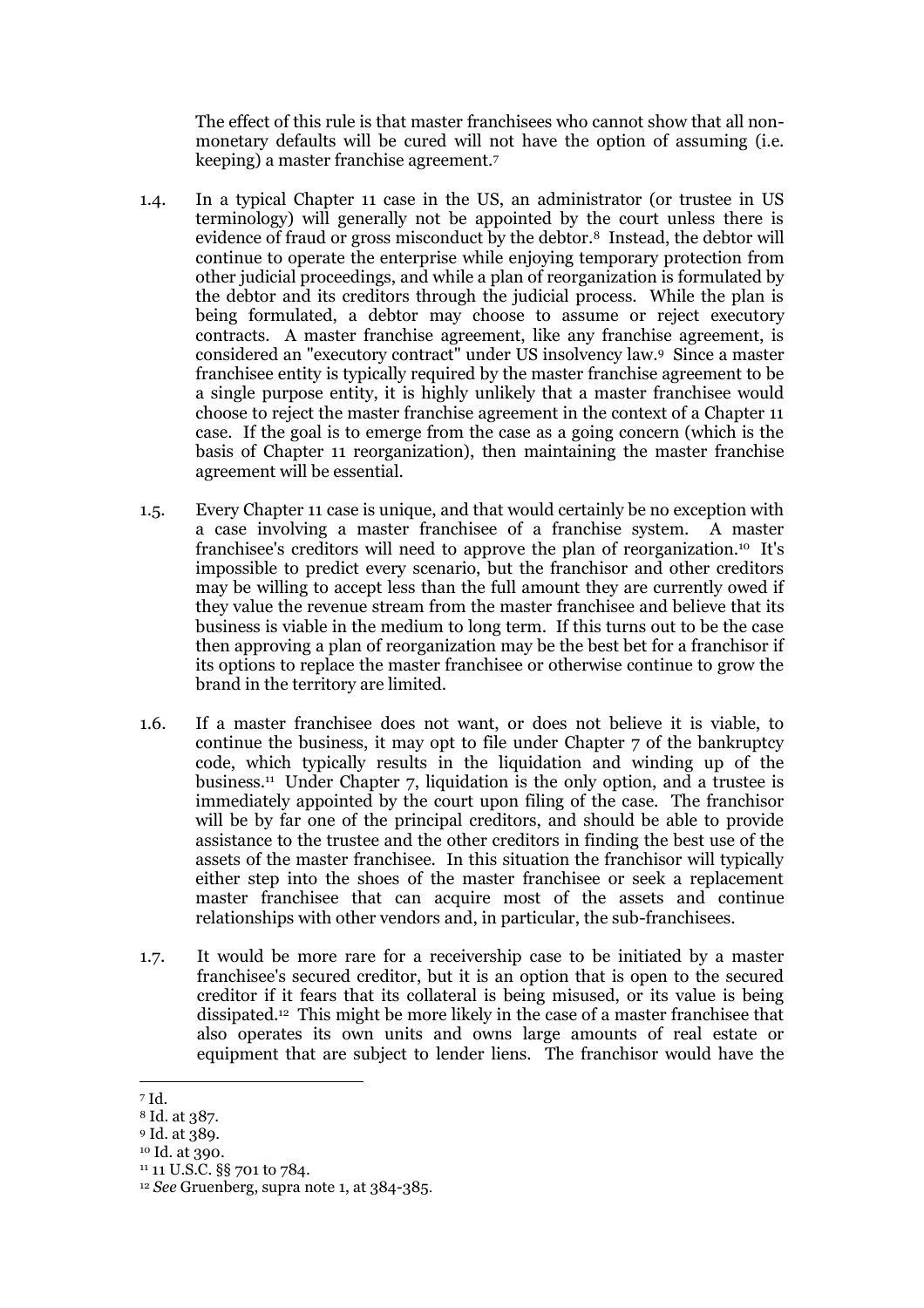right, as well as a strong interest, in intervening in the receivership case to protect its interest. If the secured creditor believes that its collateral can be adequately protected under the continuation of the brand in the territory then it may be open to working with a franchisor to provide for a transition to a new master franchisee. Unlike Chapters 11 and 7 of the federal bankruptcy code, a receivership is a creature of the common law and is an equitable remedy available in both federal and state courts in the US.<sup>13</sup> Because it is an equitable remedy, courts have discretion to give receivers a broad array of rights, including the power to take control of the enterprise for a period of time. <sup>14</sup> The franchisor may even choose to enter into a temporary arrangement with the receiver to carry out the duties of the master franchisee while a plan is developed to continue the business after the termination of the receivership.<sup>15</sup>

### **2. The Impact of Insolvency Law in Australia on franchise relationships**

#### **2.1 Background**

2.1.1 The mandatory statutory regime governing franchising in Australia the Franchising Code of Conduct 16 (the "**Code**") is well known and applies to all franchises operating in Australia even where the franchisor is located overseas. The Code provides in clause  $29(1)(b)$  that a franchisor may terminate a franchise agreement without prior notice if a franchisee should "become bankrupt, insolvent under administration or an externallyadministered body corporate." However the Code does not allow a reciprocal right to a franchisee if its franchisor is similarly bankrupt. It also does not address what happens when a master franchisee is insolvent with subfranchisees that continue to operate. Here we will focus on such an example where there is an overseas based franchisor having granted a franchise in Australia to an Australian company including a master franchise which in turn has granted sub-franchises.

To examine what the rights are of the parties outside of the couple of lines in clause 29(1)(b) of the Code and to understand their meaning it is necessary to look at the Corporations Act 2001 (the "**Act**") and how it treats corporate insolvency in Australia. The Act applies to all corporations in Australia. Insolvent individuals are covered by the Bankruptcy Act 1966, a discussion of which is beyond the scope of this paper. Both Acts define insolvency as being unable to pay debts as and when they become due and payable. <sup>17</sup>

The forms of external administration for an insolvent body corporate (company) in Australia are essentially:

- i. Receivership;
- ii. Voluntary Administration; and
- iii. Liquidation (also called "winding up").

 $\overline{\phantom{a}}$ <sup>13</sup> Id.

<sup>14</sup> Id. at 385.

<sup>15</sup> Id. at 386.

<sup>16</sup> *Competition and Consumer (Industry Codes-Franchising) Regulation 2014*

<sup>17</sup> See section 95A of the Act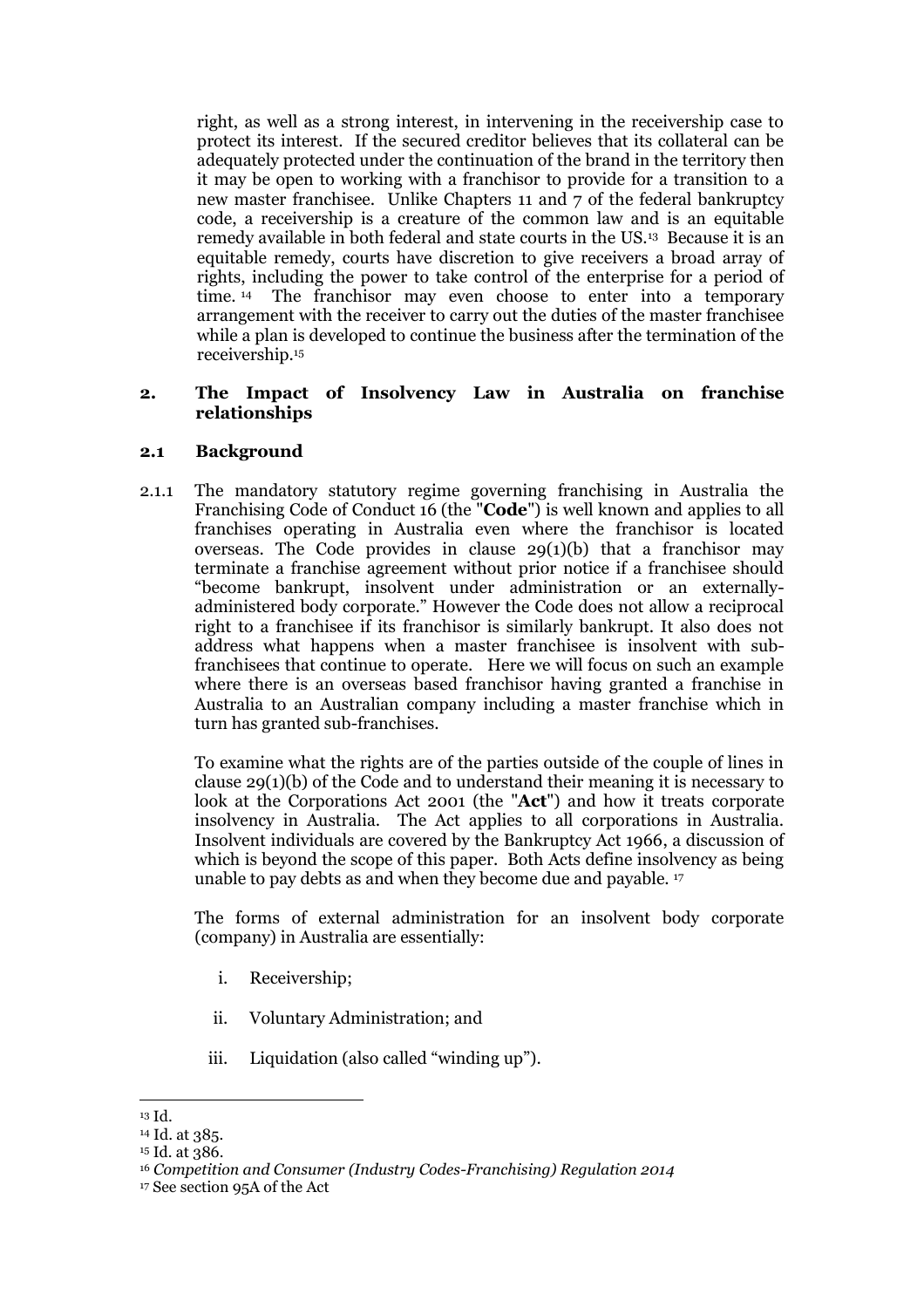### **2.2 Receivership**

2.2.1 A company most commonly goes into receivership when a receiver is appointed by a secured creditor who holds security or a charge over some or all of the company's assets. The receiver's primary role is to collect and sell enough of the company's charged assets to repay the debt owed to the secured creditor. The terms of the parties' security agreement will set out events of default which allow the appointment of a receiver to protect the secured assets. A receiver has broad powers and can carry on the business of the company and may be able to negotiate the sale of the business as a going concern which protects the position of the secured creditor but also help preserve jobs and commercial relationships18.

### **2.3 Voluntary Administration**

- 2.3.1 Voluntary administration is when an external administrator called a (the "**voluntary administrator**") is appointed. While a voluntary administrator is usually appointed by a company's directors, after they decide that the company is insolvent or likely to become insolvent, a voluntary administrator may also be appointed by a liquidator, provisional liquidator, or a secured creditor. A company in voluntary administration may also be in receivership.
- 2.3.2 The role of the voluntary administrator is to investigate the company's affairs, to report to creditors and to recommend to creditors whether the company should:
	- 2.3.2.1 enter into a deed of company arrangement (the "**DOCA"**);
	- 2.3.2.2 go into liquidation, or
	- 2.3.2.3 be returned to the directors and the administration end. <sup>19</sup>
- 2.3.3 The objective of an administration is to provide for the business, property and affairs of an insolvent franchisee company to be administered in a way that maximises the chances of the company, or as much of its business as possible, continuing in existence, or if that is not possible results in a better return for the company's creditors and members than would result from an immediate winding up of the company.<sup>20</sup>
- 2.3.4 The Act enables the administrator to carry on the company's business and manage its property and business affairs, terminate or dispose of all or part of that business or property, and to perform any function, and exercise any power, that the company or any of its officers could perform or exercise if the company were not under administration. Directors cannot use their powers while the company is in voluntary administration. Another responsibility of the voluntary administrator is to report to the regulator, the Australian

<sup>&</sup>lt;sup>18</sup> M. Murray & J. Harris "Keay's Insolvency: Personal and Corporate Law and Practice"

<sup>(</sup>Thomson Reuters 9th ed, 2016)  $[18.30]$ 

<sup>19</sup> See section 439C of the Act

<sup>20</sup> See section 436A of the Act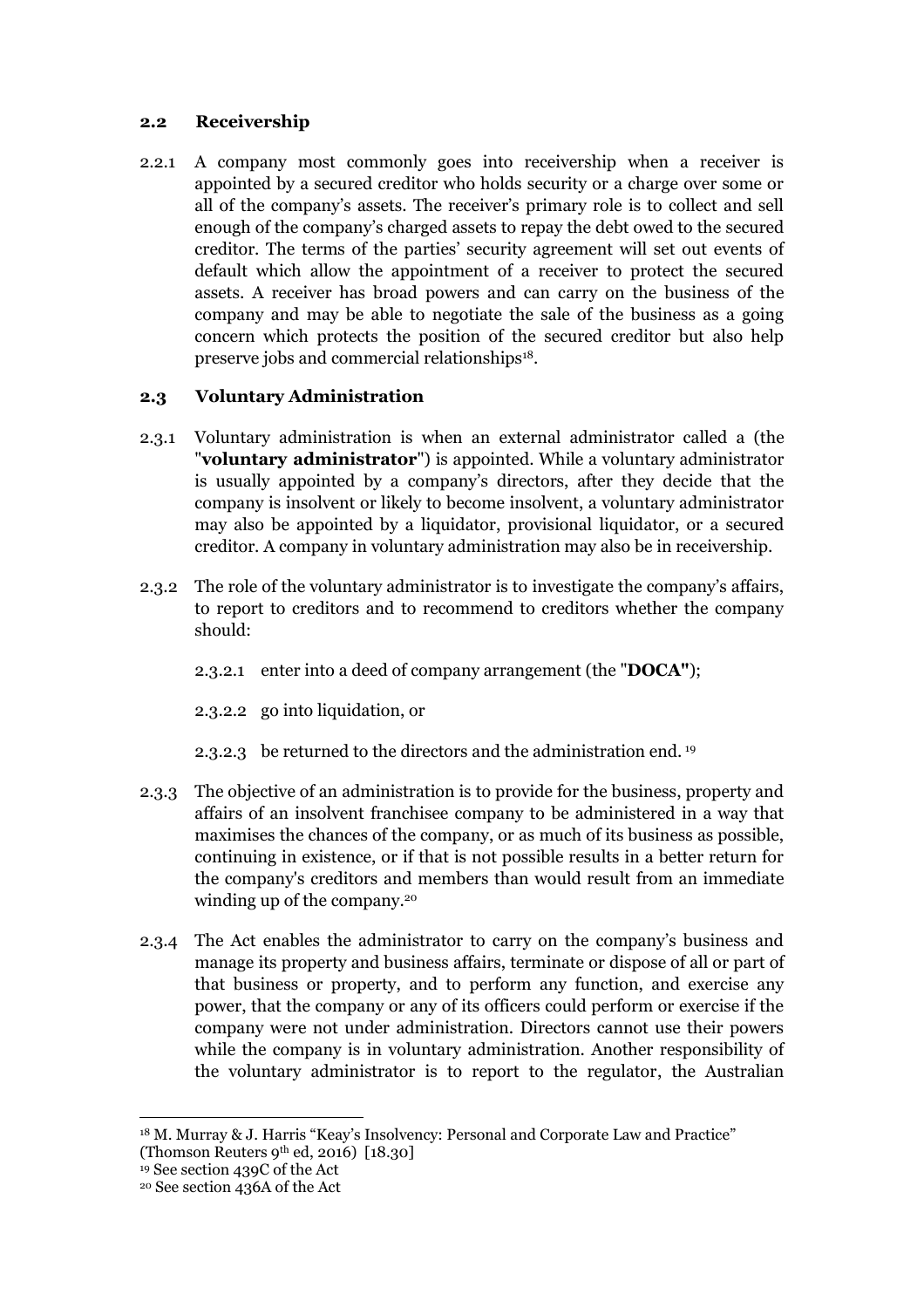Securities and Investments Commission (the "**ASIC**") on possible offences by people involved with the company (such as trading while insolvent or fraud).

- 2.3.5 Administration gives the company and its directors some breathing space from its creditors. The appointment of an administrator creates a statutory moratorium, whereby a court proceeding against the company or in relation to any of its property cannot be begun or proceeded with, except with the administrator's written consent or with the leave of the Court and in accordance with such terms (if any) as the Court imposes. <sup>21</sup>
- 2.3.6 Two meetings of creditors must be held during the voluntary administration. The voluntary administrator must call the first creditors' meeting within eight business days after the voluntary administration begins. The purpose of the first meeting is for creditors to decide whether they want to form a committee of creditors, and, if so, who will be on the committee, and secondly whether they want the existing voluntary administrator to be replaced by one of their choice.
- 2.3.7 The role of a committee of creditors is to consult with the voluntary administrator about matters relevant to the voluntary administration and receive and consider reports from the voluntary administrator. Where a franchisee has entered voluntary administration the franchisor may wish to join the committee (assuming it is a creditor) but should in any case ensure it is kept informed by the administrator of developments.
- 2.3.8 After investigating the affairs of the company and forming an opinion on which of the three options available to creditors (outlined above), is in the best interests of creditors, the administrator must call a second creditors' meeting. At this meeting, creditors are given the opportunity to decide the company's future. Before the second meeting of creditors, the administrator will circularise a Report to Creditors which will determine the fate of the company and, will make recommendations and provide a comparative on the return to creditors if the company was to be wound up versus the return to creditors if the company was to accept a DOCA proposal by the director. If there are proposals for a DOCA, the voluntary administrator must provide creditors with a statement giving enough details of each proposal to enable creditors to make an informed decision. If the director fails to provide a DOCA proposal to its creditors, at the second meeting the company will likely resolve that the company be wound up and a liquidator appointed.
- 2.3.9 What is in a DOCA or "deed"? The types of proposals allowed in a DOCA are very flexible. Typically, a proposal will provide for the company to pay all or part of its debts, possibly over time, and then be free of those debts. It will often provide for the company to continue trading. How these things will happen varies from case to case, as the terms allowed in a DOCA are very flexible. If the creditors approve the company entering into a deed it may lead to a successful restructuring of the company and the business may return to profitability. Alternatively it may act as a means to maximise the outcomes for

<sup>21</sup> See section 440D of the Act.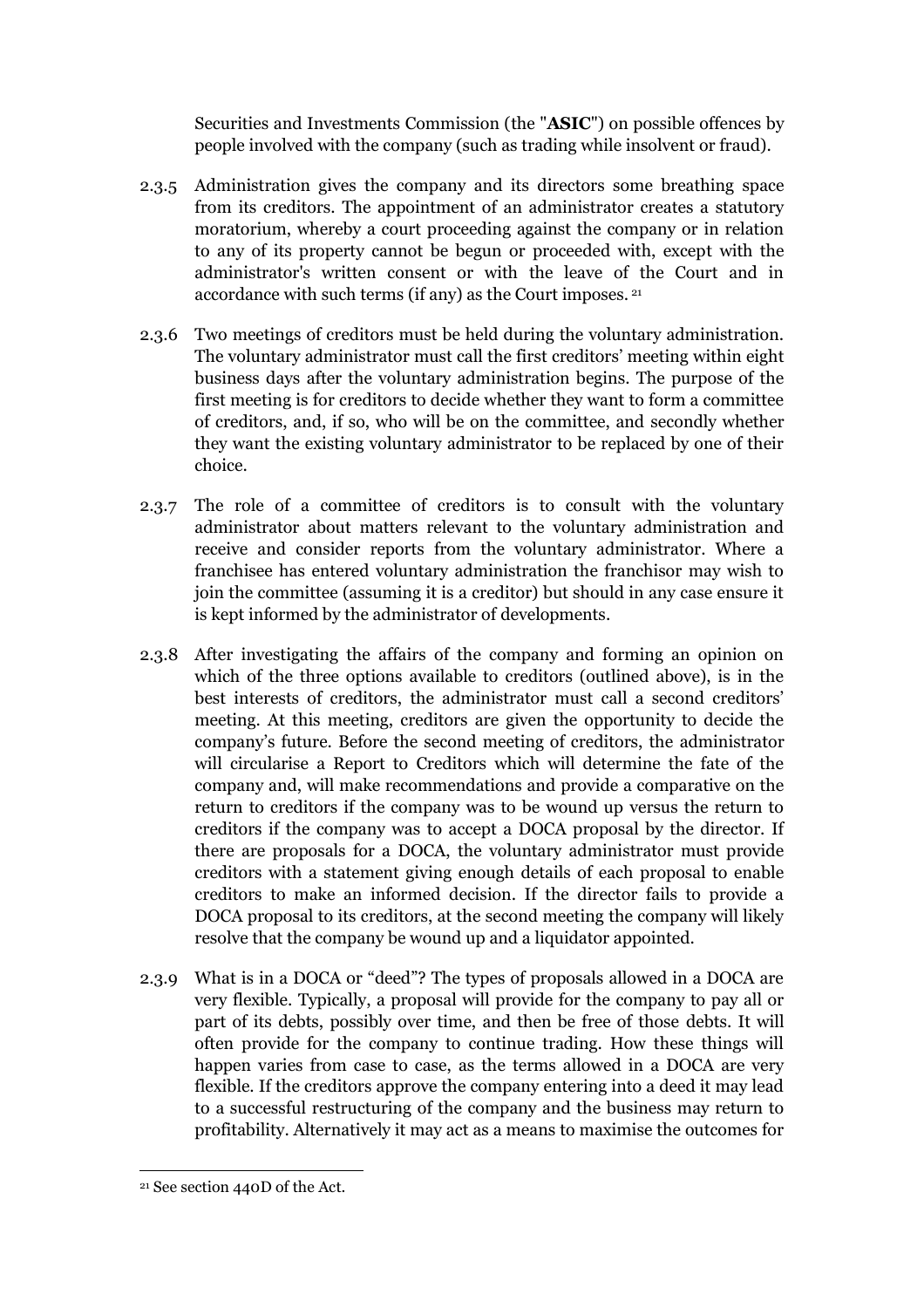the creditors by way of a dividend return from a more structured sale of the company's assets in its winding up. <sup>22</sup> The deed must ensure employee entitlements are paid in priority to other unsecured creditors unless eligible employees have agreed to vary their priority.

2.3.10 When a DOCA is executed the voluntary administration ends.<sup>23</sup> The rights and obligations of the creditors and the company are then governed by the terms of the deed. The DOCA binds all unsecured creditors, even if they voted against the proposal. It also binds owners of property, those who lease property to the company and secured creditors, if they voted in favour of the deed. The voluntary administrator will become the deed administrator whose role is to ensure the company (or others who have made commitments under the deed) carries through these commitments. The extent of the deed administrator's ongoing role will be set out in the deed.

### **2.4 Liquidation/Winding up**

- 2.4.1 There are two types of insolvent liquidation:
	- 2.4.1.1 creditors' voluntary liquidation or winding up; and
	- 2.4.1.2 court liquidation.
- 2.4.2 The most common type is a creditors' voluntary liquidation, which usually begins in one of two ways:
	- 2.4.2.1 creditors vote for liquidation following a voluntary administration or a terminated DOCA; or
	- 2.4.2.2 an insolvent company's shareholders resolve to liquidate the company and appoint a liquidator. Within 11 days of being appointed by shareholders, the liquidator must call a meeting of creditors who may confirm the liquidator's appointment or appoint another liquidator of the creditors' choice.
- 2.4.3 In a court liquidation, a liquidator is appointed by the court to wind up a company, following an application, usually by a creditor (as a consequence of the creditors statutory demand process described below.) Others, including a director, a shareholder and ASIC, can also make a winding-up application.
- 2.4.4 Generally, on the liquidator's appointment there will be a freezing of the company's accounts and general investigations into the affairs of the company (in an effort to determine the primary reasons as to why it became insolvent). The Liquidator will also occupy the premises, collect the company books and records, ensure the directors complete a report as to affairs, collect the company's debts, realise assets of the company and pay a dividend (if any) to the franchisee's creditors. The liquidator's role is also to investigate and report to creditors about the company's affairs, including any unfair preferences

 $22$  Keays [20.05]

<sup>23</sup> Section 435C(1) of the Act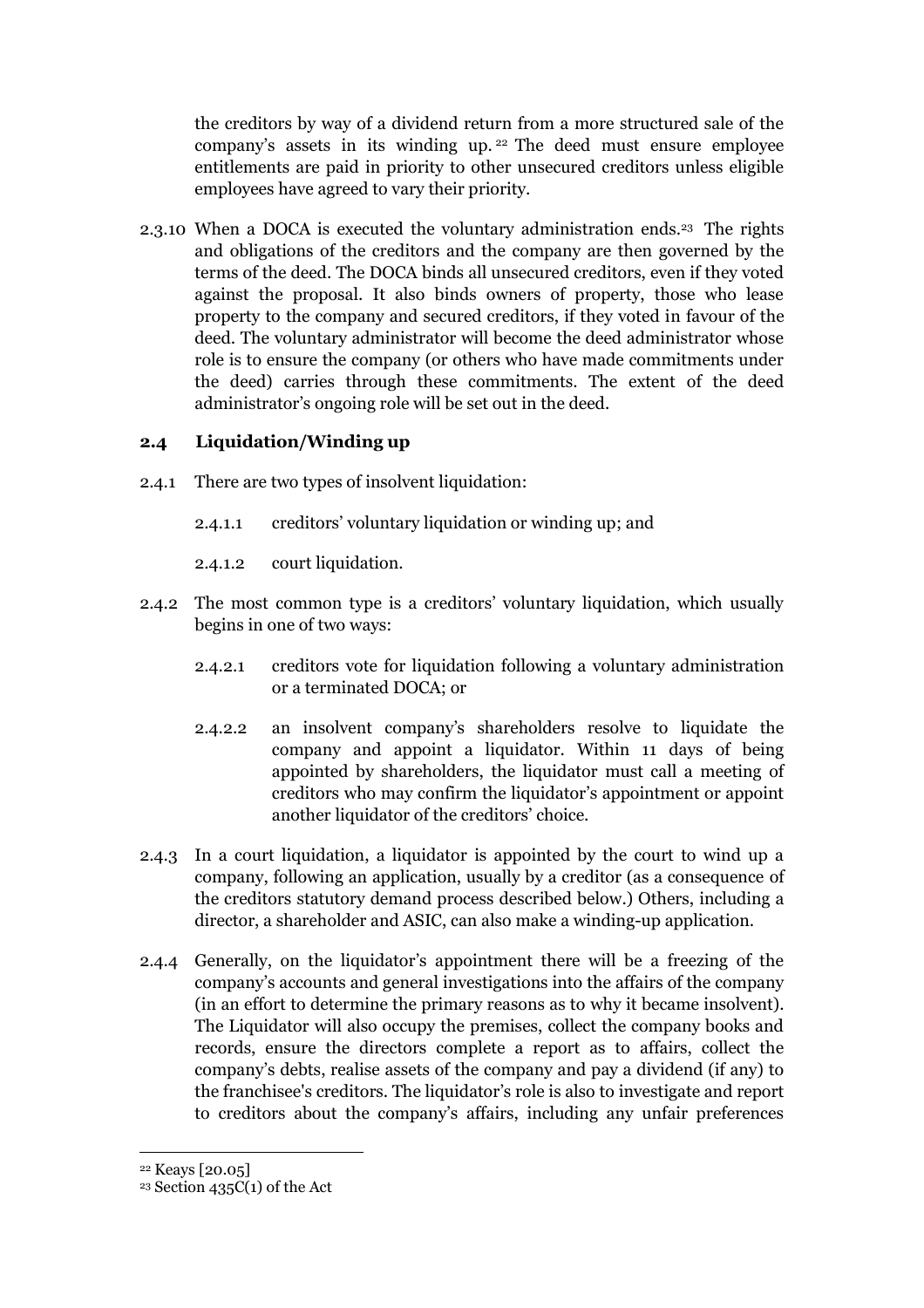which may be recoverable, any uncommercial transactions which may be set aside, and any possible claims against the company's officers. The liquidator must also enquire into the failure of the company and possible offences by people involved with it and report to ASIC.

- 2.4.5 In a voluntary liquidation, the company must cease to carry on business except for what is needed for the winding up<sup>24</sup> Property of the company does not vest in the liquidator unless there is a specific court order. <sup>25</sup> Proceedings and enforcement processes against the company are stayed in a creditors' voluntary winding up unless the court gives leave to continue and subject to such terms as the Court imposes.<sup>26</sup> Alternatively, if the company is in the middle of proceedings against a third party at the time the liquidator is appointed, the liquidator may elect to continue with those proceedings (for example, for the recovery of money owing to the franchisee) as part of the powers provided to him or her under section 477(2)(a) of the Act.
- 2.4.6 A creditor (including an unsecured creditor) with an outstanding debt exceeding the statutory threshold of \$2,000, may instigate a court liquidation through issue of a Creditors Statutory Demand for Payment of Debt (the "**Demand"**).
- 2.4.7 If the Demand is not satisfied (i.e. paid) within 21 days from service, the creditor may make an application to the Court to wind up the debtor company and appoint a liquidator as the company is then presumed to be insolvent.
- 2.4.8 There are three options available to the debtor company in responding to the served Demand:

Option 1: Paying the sum claimed in the Demand as above;

Option 2: Entering into an acceptable payment arrangement with the creditor; or

Option 3: Applying to the Court to have the Demand set aside.

- 2.4.9 In relation to Option 3, the debtor company must have grounds to make an application to the Court to set aside the Demand, for example, that it disputes the existence of the debt or it has an off-setting claim which exceeds the debt owed to the creditor. Before issuing a Demand, the creditor should consider whether the debtor company has raised a "genuine dispute" with respect to the outstanding debt. If a dispute has been raised, it should consider instead commencing debt recovery proceedings against the company and obtain a judgment before issuing the Demand. For a claim of unpaid royalties by a franchisor there is unlikely to be a dispute as to the debt.
- 2.4.10 With respect to Option 2, if an instalment arrangement is agreed to, this technically will satisfy the Demand and the creditor will not be able to rely

 $\overline{a}$ 

<sup>24</sup> See section 493 of the Act.

<sup>25</sup> See section 474(2) of the Act

<sup>26</sup> See section 500 of the Act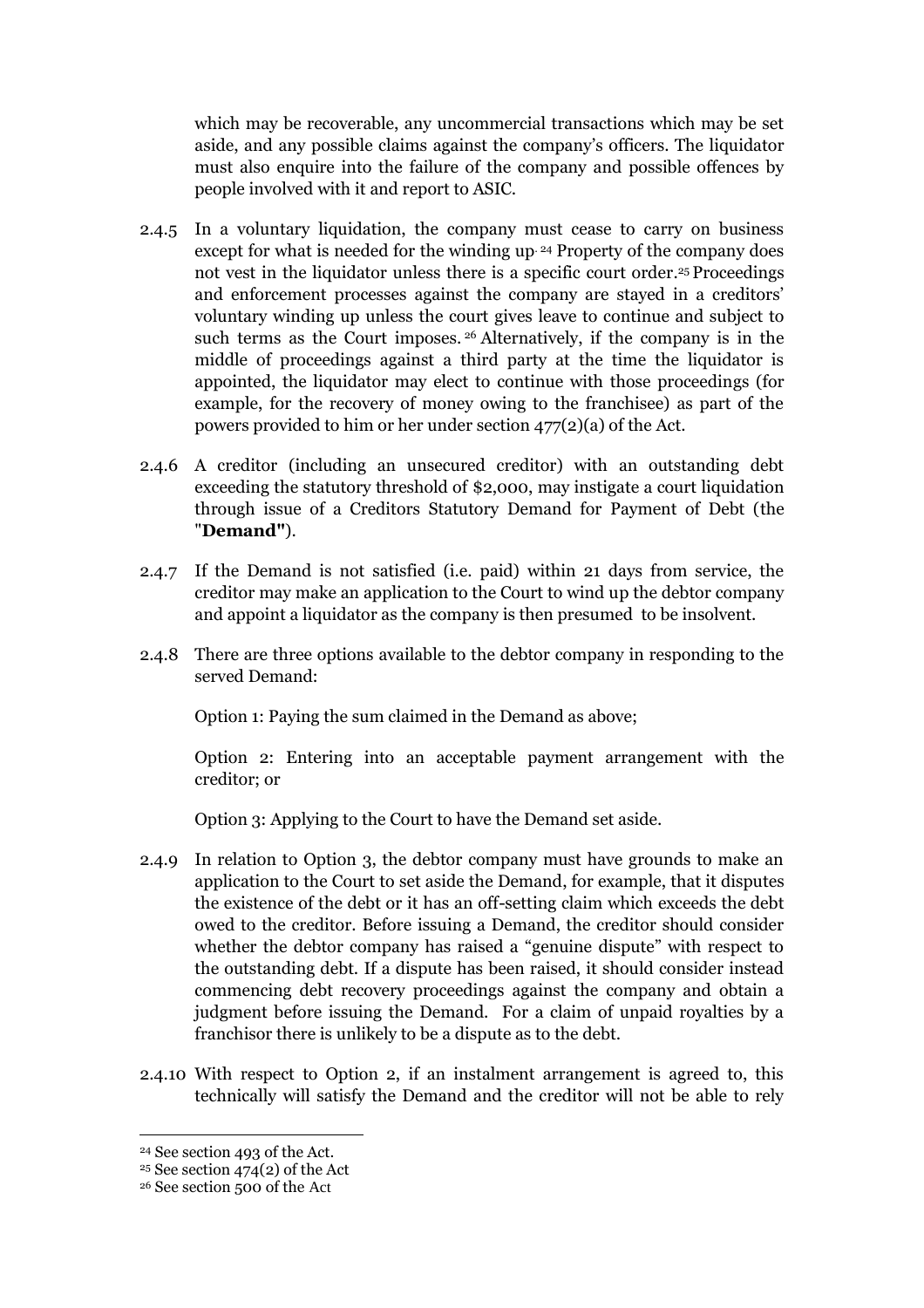upon the Demand to commence winding up proceedings (even if the instalment arrangement falls over). This means a fresh Demand will need to be served again by the creditor for any unpaid balance (and the above process starts all over again).

- 2.4.11 Once presumed insolvent, the only option for the debtor company to avoid being wound up is to defend the proceedings on the basis that it is solvent (that is, able to pay its debts as and when they fall due). This is an expensive exercise for the debtor company as it requires a defence being filed, followed by evidence from an insolvency expert.
- 2.4.12 After the assets have been realised and the affairs of the company have been completed (assuming the company is unable to settle or have set aside any Demand issue), the liquidator will then apply to ASIC for the company to be deregistered.

## **2.5 Insolvent Master Franchisee Scenario**

- 2.5.1 So the scenario we are discussing is this an Australian master franchisee company is experiencing cash flow difficulties, its trade creditors are not being paid within their credit terms and royalties have stopped being paid to the master franchisor. In the midst of this dilemma, the creditors of the master franchisee and possibly disgruntled sub-franchisees are taking legal action against the company. At this point, the alarm bells would be deafening as the master franchisee is at risk of trading whilst insolvent. If this is proven to be correct, the directors of the company are at risk of being exposed to being held personally liable for debts incurred by the company whilst trading insolvent.
- 2.5.2 It has been observed that franchisors (which would include master franchisees) are different from other corporations as they may be able to raise additional capital through selling more franchises and therefore be able to hide their impending insolvency from franchisees for longer than they could hide it from traditional finance sources or from a supplier.<sup>27</sup> This may also allow a master franchisee to hide its situation from its overseas franchisor until the situation has become quite dire.
- 2.5.3 Other than implementing the default process under the Code and the master franchise agreement to have the master franchisee remedy its defaults or terminate for failure to do so, what can the overseas franchisor do with respect to a master franchisee in a situation of suspected insolvency? It should be noted that the right of immediate termination under clause 29(1)(b) of the code arises only where the company has entered one of the forms of external administration above. It is not enough if the company is merely insolvent (or likely to be). While it is common that upon seeking advice as to the likely insolvency of the company the directors will appoint a voluntary administrator or liquidator, the master franchisor, if a creditor, may instigate

 $\overline{\phantom{a}}$ <sup>27</sup> J. Buchan 'Franchising: A Honey Pot in a Bear Trap' (2014) 34 Adelaide Law Review 283- 315, 291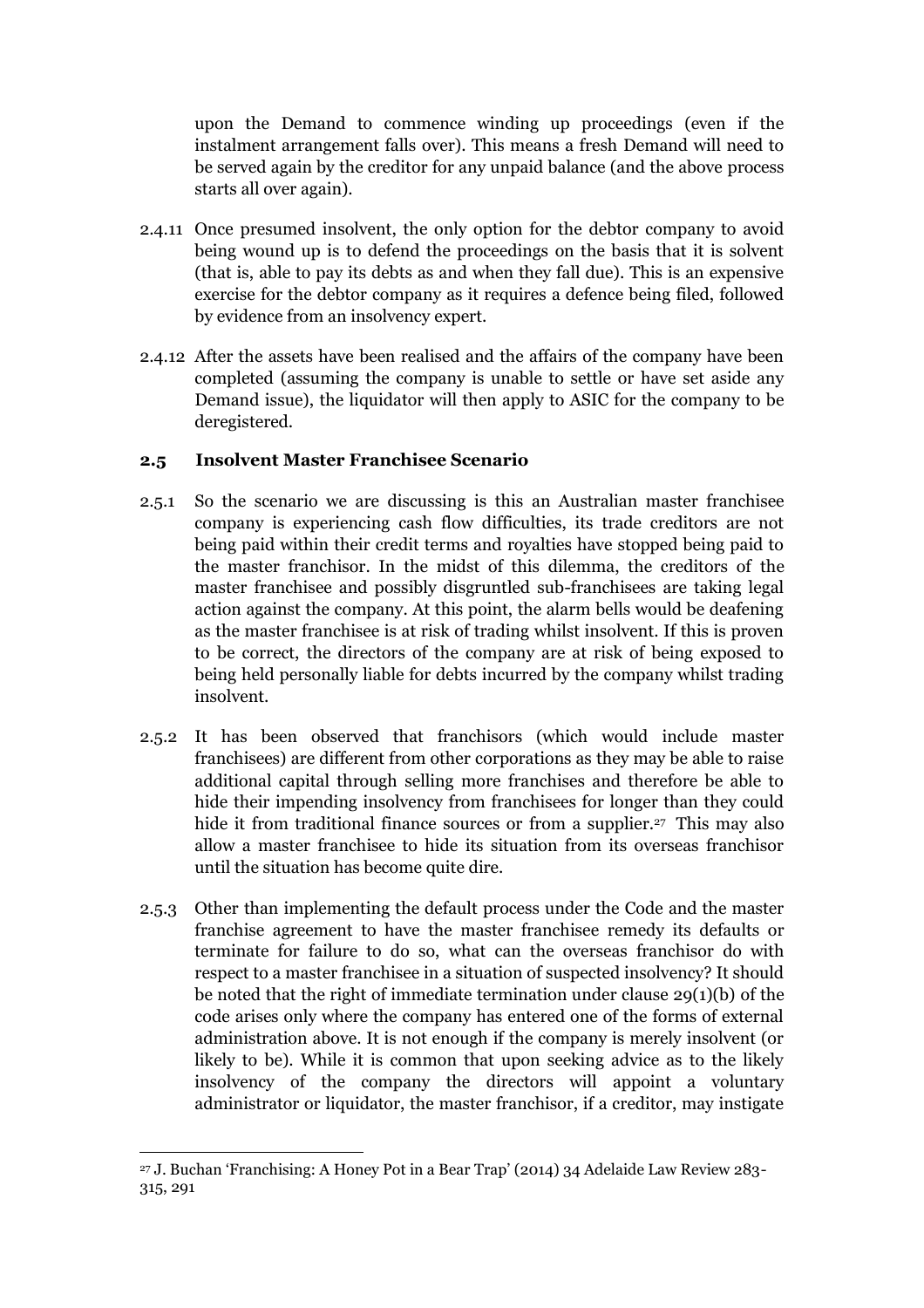the process of issuing a statutory demand (or it may consult with another creditor to have it do so) under section 459E of the Act.

- 2.5.4 Once a master franchisee is insolvent under administration through appointment of liquidator, administrator or receiver the franchisor may immediately terminate the master franchise agreement and the consequences of termination will be governed by the terms of the master franchise agreement. It may have the right or even the obligation to step in and take over the role of the master franchisee under the sub franchise agreements. As in any termination it will need to assess for itself whether or not the cost of doing so outweighs the damage to brand reputation from the collapse of the system in Australia. In the case of insolvency the likelihood of unpaid employees, suppliers, landlords as well as dissatisfied franchisees is high and an injection of funds is likely if the franchisor intends to step into the shoes of the master franchisee and keep the enterprise afloat.
- 2.5.5 As a creditor the franchisor will have the usual rights in the administration or liquidation of the master franchisee as set out above. But it is important to consider the rights of the voluntary administrator or liquidator of the master franchisee and what happens with respect to the contracts the company has entered with the sub franchisees, landlords and suppliers.

### **2.6 Sub franchise Agreements**

2.6.1 As stated at the beginning, the Code does not give the franchisee the right to terminate the franchise agreement if the franchisor (or master franchisee) goes into insolvent administration. Unless the agreement itself provides for termination, the franchise agreement remains in place and payments due to be paid by the franchisee continue to be payable. Franchisees are unlikely to be creditors and therefore will have no vote at creditors meetings. Voluntary administrators or receivers looking to maximise income and a return on sale of the business will want to keep the franchise agreements continuing. A liquidator can disclaim a contract (including a franchise agreement) if it is unprofitable or otherwise with leave of the court. <sup>28</sup> If the master franchise agreement is terminated and the sub franchise agreements are not novated or assigned to the franchisor or a nominated entity, those agreements will also end and the sub-franchisees will lose their rights to make use of the system and IP. The Franchisor may elect to enter into new agreements with the subfranchisees or grant master franchise rights to a new entity to do so. This will effectively remove from the administration of the master franchisee its source of revenue and lead to its inevitable winding up.

### **2.7 Leases**

2.7.1 Many franchisors and master franchisees of retail systems hold the leases directly and sublease or licence them to the franchisees. Under section 568 of the Act liquidators (but not administrators) have the power to disclaim leases as onerous. If a liquidator disclaims a lease the sublessee franchisee will lose its premises unless it can negotiate a new lease. For a franchisor considering

<sup>28</sup> Section 568(1A)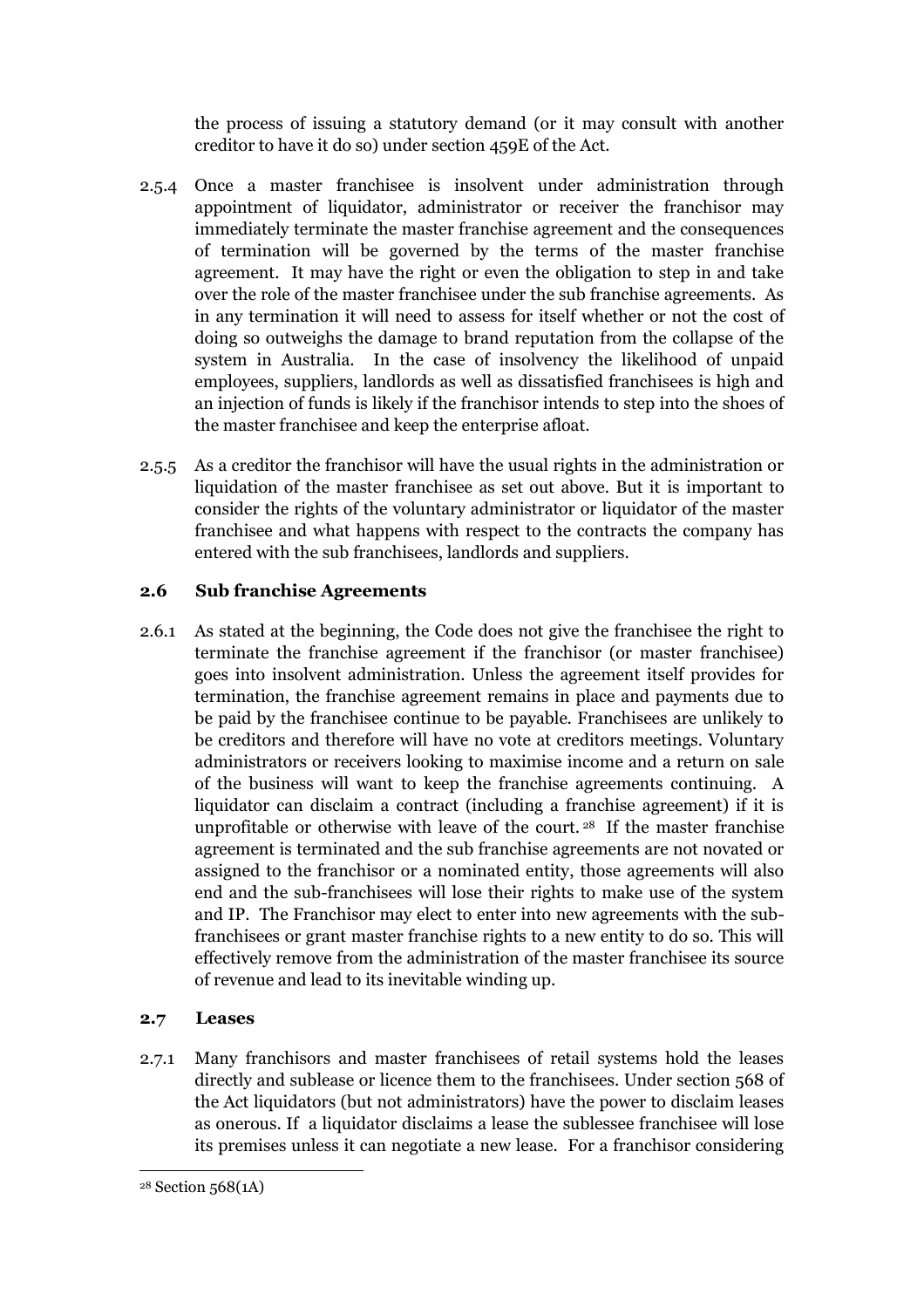taking over the Australian operation of a master franchisee in liquidation the task of negotiating new leases for those sites to be retained is considerable.

- 2.7.2 In the case of a voluntary administration, the administrator must within five business days after their appointment, notify the landlord of property occupied by the company whether they intend to continue to occupy or use the property. If the voluntary administrator decides to continue to do so, they will be personally liable for any rent or amounts payable arising after the end of the five business days. This means that the voluntary administrator is only likely to continue a lease where it is assured that the subtenant will pay the rent or where the continuation of the lease is to the advantage of the company's administration.
- 2.7.3 To assist understanding we examine two case studies of external administration which involved a US franchisor and an Australian franchisee below in section5, both of which came to a head in October 2010.

# **2.8 Pending legislative changes – Australia**

- 2.8.1 On 28 March 2017, the Australian Government released an exposure draft of legislation dealing with two key areas of insolvency and restructuring law reform.<sup>29</sup> The proposed legislation will provide directors of a company with a 'safe harbour' from civil liability for insolvent trading when they are attempting to restructure the company and take a course of action that is reasonably likely to lead to a better outcome (than administration, liquidation, a scheme or receivership) for the company and its creditors.
- 2.8.2 Importantly for franchisors, the draft legislation restricts the ability to enforce (the "**ipso facto**") clauses where an administrator is appointed, subject to exceptions for certain excluded contracts. It is likely that the right to terminate a franchise agreement under a provision reflecting section 29(1)(b) of the Code when a company enters such external administration will not be exercisable in these circumstances. From our examples below the Krispy Kreme case was one where the parties co-operated to achieve an outcome such as that envisaged by this new legislation. At the time of writing public submissions on the new Bill were just closing so if enacted it will likely not be in effect until late 2017 or 2018.

### **3. Workouts and Assistance Agreements with Insolvent Master Franchisees**

3.1. When a master franchisee is struggling and unable to meet all its obligations to its creditors, it may ask the franchisor for assistance, particularly if some form of forbearance, restructuring of debt or other assistance from the franchisor alone can give the master franchisee the time and breathing room it needs to put its business back on solid footing. Before offering an Assistance Agreement, a franchisor should assess its options in the territory. If the master franchisee's insolvency is, in the franchisor's opinion, due to lack of business acumen or operational competence, then the franchisor will likely consider other options such as termination of the master franchise agreement

 $\overline{\phantom{a}}$ <sup>29</sup> *Treasury Laws Amendment (2017 Enterprise Incentives No. 2 Bill) 2017*.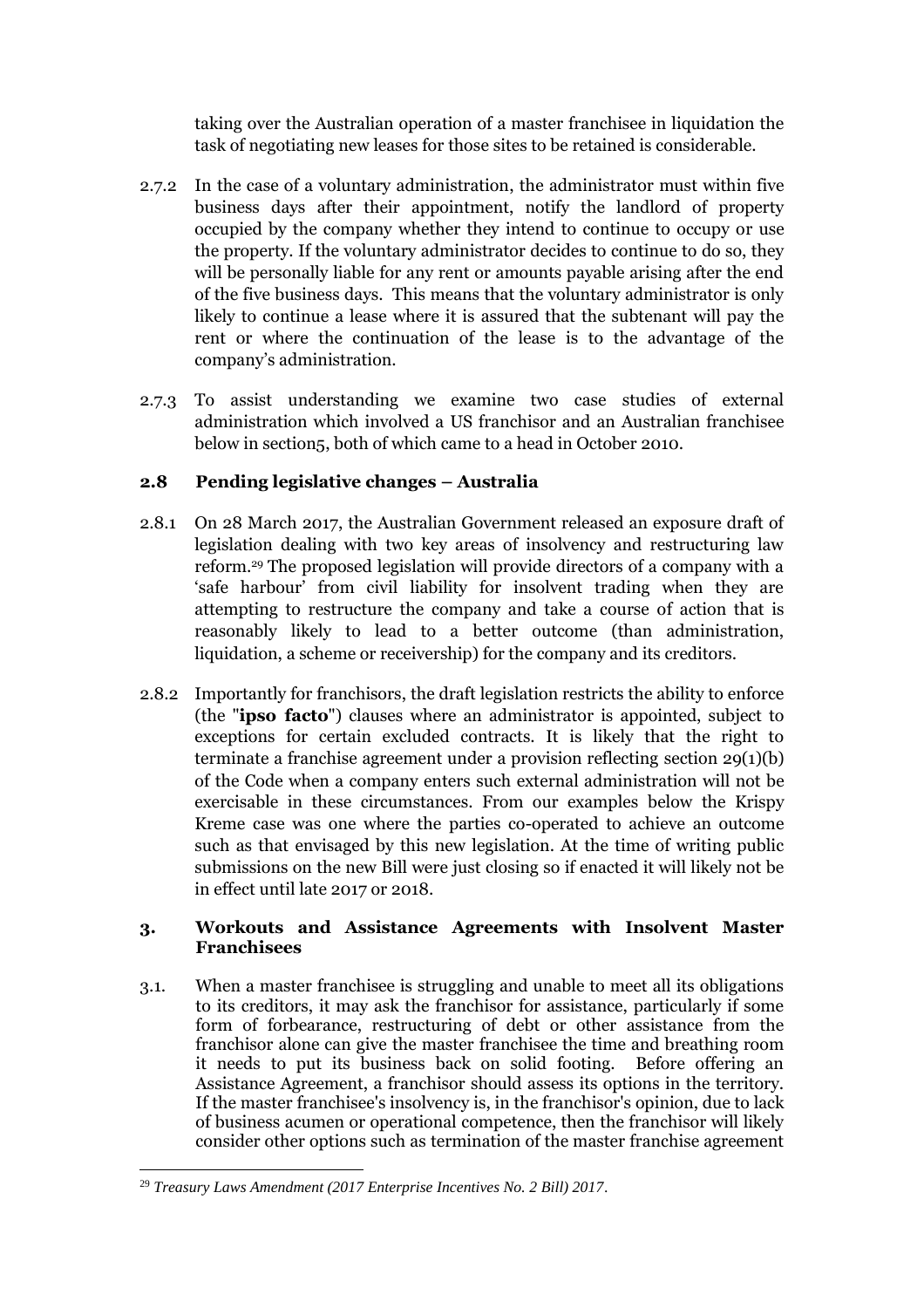or trying to effectuate an assignment of the master franchise agreement to a better capitalized and more competent operator. On the other hand, if a franchisor assesses that some or all of the master franchisee's difficulties were due to circumstances beyond the control of even a very competent operator, then the franchisor may want to offer a helping hand to get their master franchisee through its current difficulties so that the system can be preserved in the territory.

- 3.2. A properly drafted Assistance Agreement can have many advantages. It can document all past due receivables, establish additional oversight of the master franchisee for a period of time, allow the closure of under-performing units, offer conditional debt forgiveness, and outline certain rights of the franchisor if the master franchisee ultimately comes under the protection of bankruptcy or insolvency laws. The Assistance Agreement should take a comprehensive approach that seeks to put the master franchisee and the franchise system in the territory back in good health over a period of time through a combination of concessions by the franchisor and commitments from the master franchisee.
- 3.3. First and foremost, an Assistance Agreement should document any past due receivables and other monetary and non-monetary obligations that the master franchisee has failed to meet. The master franchisee should be required to waive defenses, offsets and counterclaims with respect to the documented failures to comply with the master franchise agreement, particularly with respect to all monetary obligations. This will help protect the franchisor in the event of litigation or in the event of a bankruptcy or insolvency proceedings.
- 3.4. The Assistance Agreement should lay out how the past due receivables will be repaid, possibly by putting the receivables into a promissory note from the master franchisee to the franchisor. Some of the receivables could be paid up front, and some could be forgiven if the master franchisee carries out all its obligations under the Assistance Agreement. The schedule for repayment will be the forbearance period, and the franchisor should make clear that it has the right to seek immediate termination of the master franchise agreement if the repayment schedule is not fully and timely honored.
- 3.5. Since a franchisor will only choose an Assistance Agreement when it has reasonable faith in the ability of the master franchisee to continue building the brand in the territory, the franchisor should look at every aspect of the system's health in the territory and use the Assistance Agreement to lay out additional actions and timelines to improve the system's health. For example, it may make sense to allow the closure of units that have been underperforming for a long period and have little hope of rebounding. This will help the master franchisee's cash flow quickly, and that alone may even return the master franchisee to profitable operations over time.
- 3.6. Along with closing under-performing units, the franchisor may require that the master franchisee invest in units that have upside. For example, there may be profitable units that could be even more profitable over time with a remodel or upgrade. This can also help to improve the overall image of the brand in the territory. The franchisor can analyze and project the cash flow that will result from the concessions it is making to the master franchisee over time and can require investments like this at a time when the franchisor projects that the master franchisee's financial health will allow it. The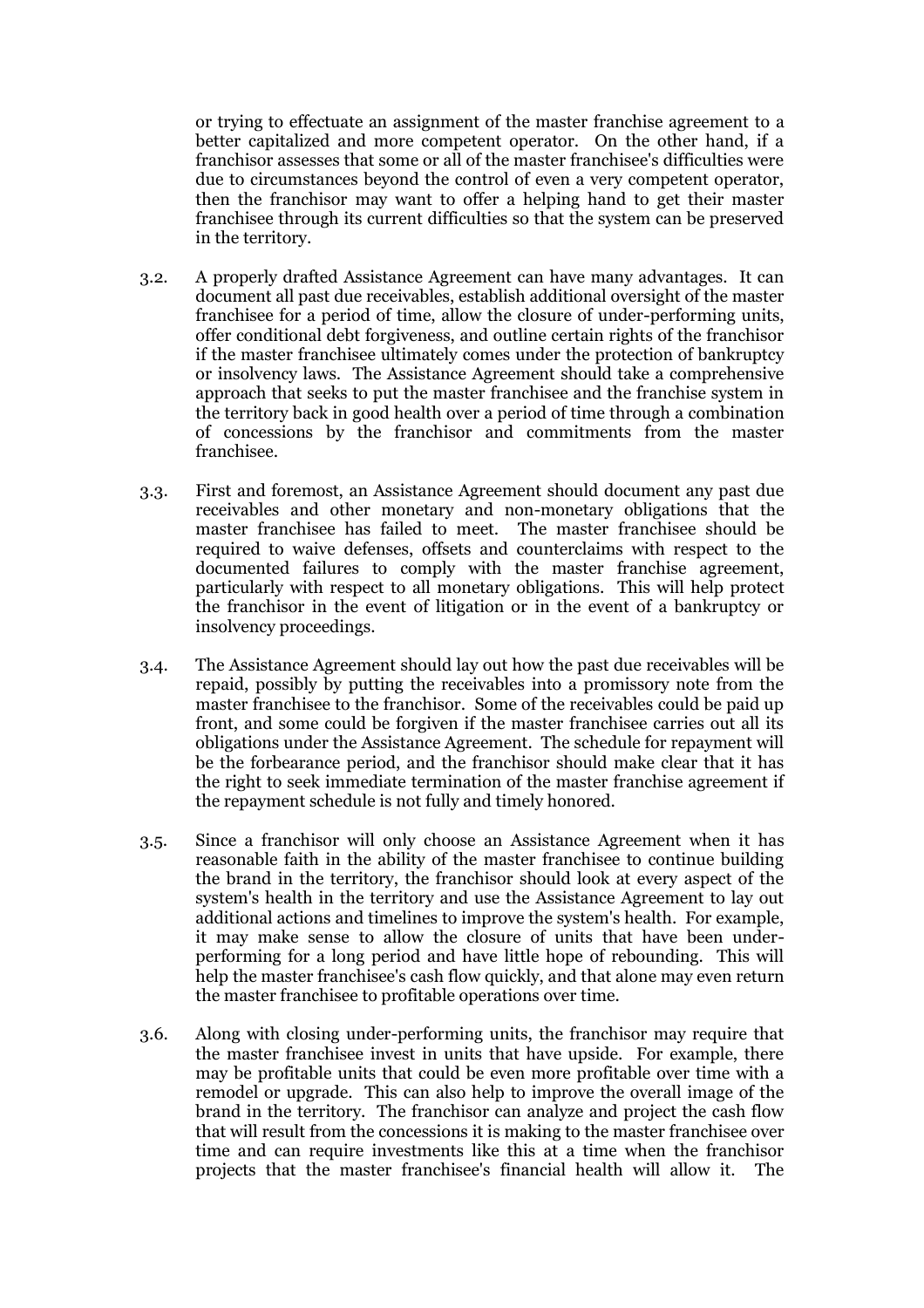franchisor may also choose to contribute to the upgrades as additional assistance to both the master franchisee and the overall health of the brand.

- 3.7. During the period of forbearance, there should be heightened oversight of the master franchisee. Regular and detailed financial statements should be provided to the franchisor, and there should be restrictions on transfers of assets, capital expenditures, dividends and other forms of compensation, and the further encumbering of assets without the franchisor's written consent. A minimum liquidity reserve can be established, and the franchisor can monitor and limit the master franchisee's spending on certain things such as general and administrative expenses.
- 3.8. This is not a complete list of the mix of concessions and incentives that an Assistance Agreement can include, and all situations will be unique. However, the key is that all concessions, including forbearance, debt forgiveness and franchisor investment in the brand in the territory, will be withdrawn in full if the master franchisee does not meet its obligations under the agreement. It is an all or nothing proposition for the master franchisee, and all past receivables will become due if it does not meet its obligations under the Assistance Agreement. Likewise, if the master franchisee enters a bankruptcy or similar insolvency proceeding, the franchisor's claim will be for the entire amount of all receivables and will not be reduced pursuant to any undertaking by the franchisor in the Assistance Agreement.

#### **4. Drafting Master Franchise Agreements to Prepare for Potential Insolvency of the Master Franchisee**

- 4.1. Master franchise agreements tend to be very long documents that attempt to foresee every potential circumstance that could evolve during the long period of time that they are intended to be in effect. Most contemplate the potential insolvency of the master franchisee, and in particular contemplate a situation where the master franchisee seeks or comes under the protection of the insolvency laws of the territory where it operates. Typically the master franchise agreement will make it a default with an automatic right of termination if the master franchisee comes under the protection of such laws.
- 4.2. A master franchise agreement should contain a right for the franchisor to step into the shoes of the master franchisee and assume the franchise agreements with the sub-franchisees in the event that the master franchise agreement is terminated. The master franchisee should be required to cooperate with the transition and to execute any assignment or other documents necessary to assign the franchise agreements with the sub-franchisees. The franchisor would then be able to either operate the system in the territory directly, or seek a replacement master franchisee at the earliest possible time.
- 4.3. The above provisions are most typical, and while they provide some protection against the unhappy circumstance of a master franchisee insolvency, they are by no means a guarantee that a franchisor will be able to protect its brand in the applicable territory. If the insolvent master franchisee does not cooperate then there is no easy way for the franchisor to assume the franchise agreements with the sub-franchisees. The franchisor may then have to reach out to the sub-franchisees directly, and this can be difficult if the brand has a large number of sub-franchisees in the territory. In such a situation, it may make sense for the franchisor, as one of the master franchisee's primary creditors, to avail itself of the insolvency laws of the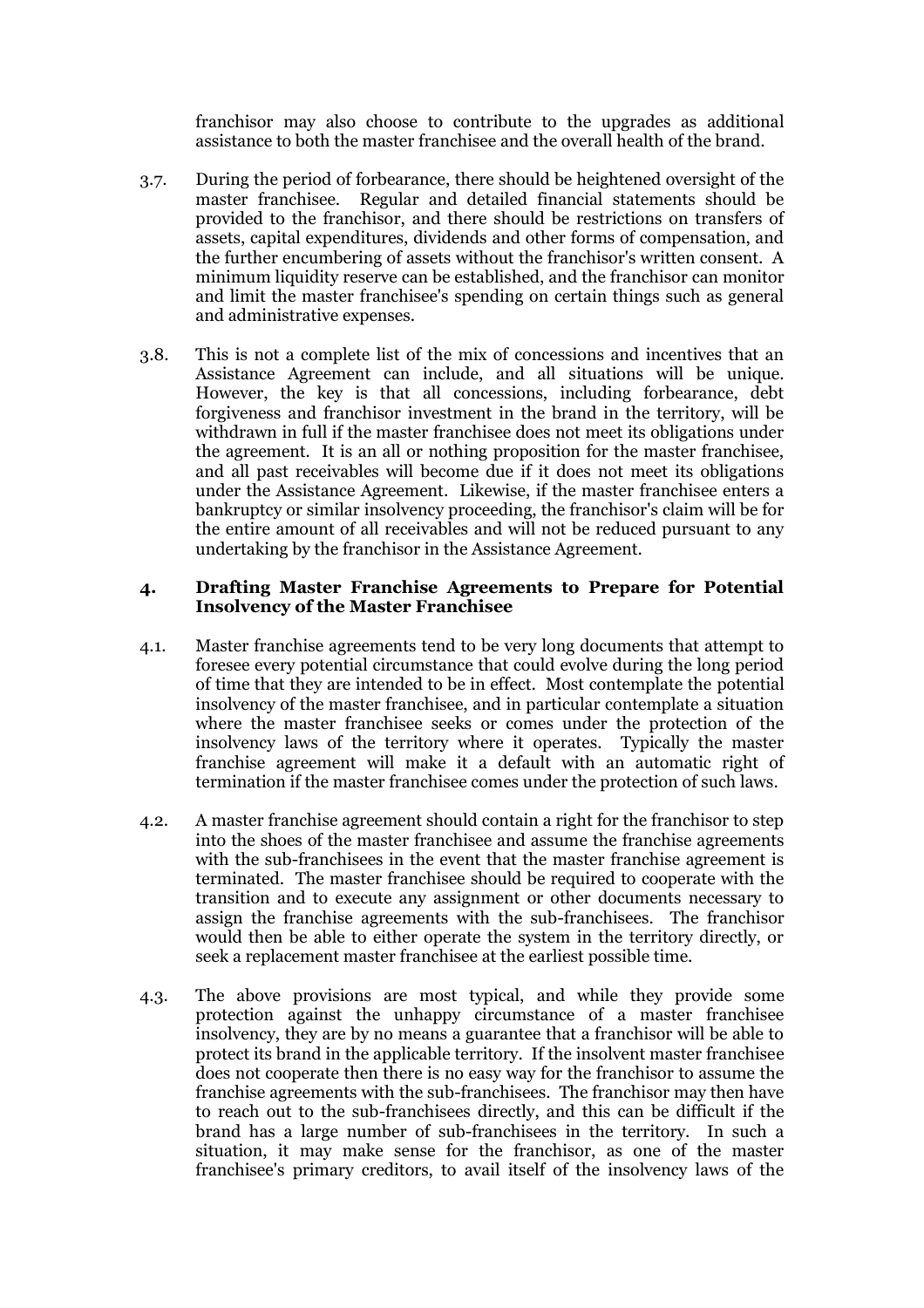territory in order for it and the other creditors to try to salvage the situation. Local laws will differ, but if a trustee, administrator or receiver can be appointed, they may have the ability to help provide for a more favorable disposition of the franchise agreements with the sub-franchisees when the master franchisee is not cooperating. Every situation will be unique and will depend on local laws and traditions as well as the level of cooperation expected from the master franchisee and the sub-franchisees.

### **5. Case Studies**

### **5.1. Allied Brands – Baskin Robbins**

- 5.1.1. In 2004 an Australian subsidiary of ASX listed Allied Brands Limited (ASX:ABQ) entered into a master franchise agreement with a US franchisor entity (owned by Dunkin Brands Inc.) for the Baskin-Robbins ice-cream brand in Australia. Allied Brands Limited operated a number of franchise systems. In June and July 2010 Allied Brands Limited appeared to be in financial trouble announcing to the market two profit downgrades and in August significant bad debts. <sup>30</sup> In September 2010, the US franchisor attempted to terminate the master franchise agreement, but the notice was subsequently withdrawn or was ineffective. It should be noted that the directors of Allied Brands later blamed this purported termination for losses caused to the company.<sup>31</sup>
- 5.1.2. On October 21, 2010, following notice and opportunity to cure default (as required by the Code), the franchisor terminated the master franchise Agreement and began directly servicing the Baskin-Robbins franchise system in Australia. The master franchise agreement (also reflected in the subfranchise agreements) provided for novation of the sub-franchise agreements directly to the franchisor. The parties then formalised the master franchise termination, and novation arrangements to enable a smoother transition for the US entity to take over control of the franchise network in Australia. Within days of the termination Allied Brands Limited entered voluntary administration. At the time the administrators said "*attempts to obtain additional funding from third parties collapsed when Baskin Robbins terminated its master franchise agreement with Allied Brands late last month". This meant ''the company was no longer able to trade as a going concern''.* <sup>32</sup> Additionally, upon the termination of the master franchise agreement, receivers were appointed by secured creditor Westpac Bank to the master franchisee and another subsidiary.

<sup>31</sup> Report to Creditors p10

 $\overline{\phantom{a}}$ <sup>30</sup> Report to Creditors-Allied Brands Limited 11 April 2011 by Peter Dinoris (Administrator) p5

<sup>32</sup> Sydney Morning Herald November 3, 2010 "Allied Brands grew too fast, say administrators" [http://www.smh.com.au/small-business/franchising/allied-brands-grew](http://www.smh.com.au/small-business/franchising/allied-brands-grew-too-fast-say-administrators-20101102-17cct.html)[too-fast-say-administrators-20101102-17cct.html](http://www.smh.com.au/small-business/franchising/allied-brands-grew-too-fast-say-administrators-20101102-17cct.html)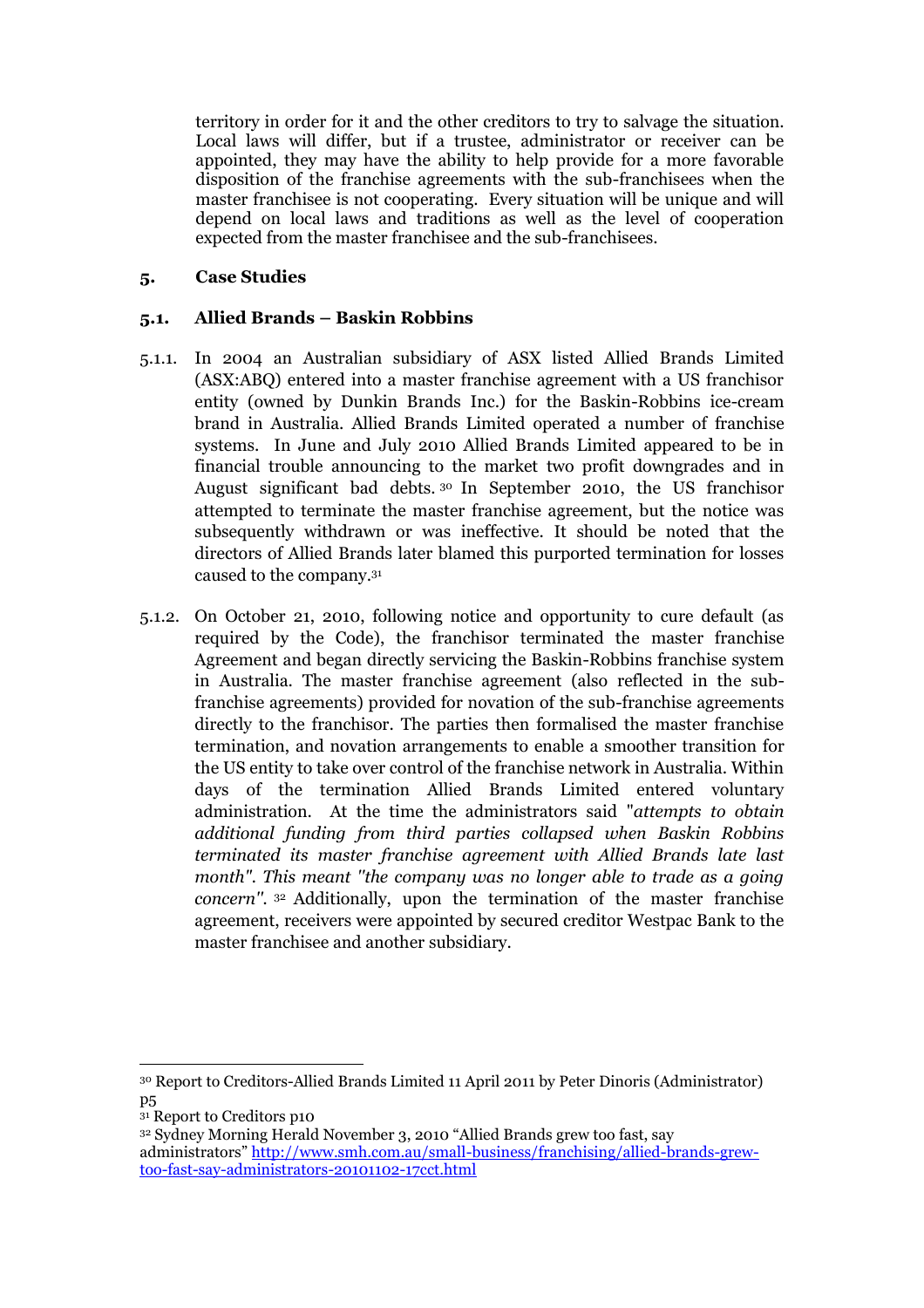- 5.1.3. On assuming ownership and control of the system in Australia, Dunkin Brands set about rebuilding the system, including the supply chain and the confidence of the sub-franchisees.<sup>33</sup>
- 5.1.4. Subsequently in 2013 a new master franchise agreement was granted by Dunkin Brands to Palm Oasis Ventures (a subsidiary of Galadari Brothers Co. LLC). The brand survives to the present day in Australia under that structure. Allied Brands Limited eventually entered into a DOCA with its creditors but ceased to exist in its previous form.

### **5.2. Krispy Kreme Doughnuts**

 $\overline{\phantom{a}}$ 

- 5.2.1. Krispy Kreme opened in Australia in 2003. The Australian company Krispy Kreme Australia Pty Ltd (the "**KKA**") held the sole right as franchisee to use the Krispy Kreme brand name in Australia and New Zealand from Krispy Kreme Doughnut Corporation (the "**KKDC**"). This was not a master franchise arrangement however with KKA directly operating the Australian outlets. It appears from the Report to Creditors that during a period of rapid expansion KKA fell behind in loan repayments to its secured creditor and in amounts due to KKDC including royalties. Through negotiation with its creditors it was agreed to defer repayments pending a business restructure through a proposed DOCA.
- 5.2.2. On October 29 2010, in the same week as the termination of the Baskin-Robbins master franchise, KKA entered into a strategic voluntary administration and DOCA in which KKDC agreed not to terminate the franchise agreement and to accept no breach of the franchise agreement had occurred, meaning that there would therefore be no acceleration of payment obligations of the company under the franchise agreement. <sup>34</sup> Further, a revised development and franchise agreement conditional on a DOCA being entered into became effective on 1 November 2010.
- 5.2.3. The purpose of appointing be to voluntary administrators was stated by the directors to accommodate a restructure and close unprofitable stores:

*"Due to a number of underperforming stores adversely affecting the business, the company was at risk of not meeting its financial obligations if* 

<sup>33</sup> QSR Media 22 March 2011 "Nigel Travis, CEO, Dunkin' Brands talks about plans for Baskin-Robbins in Australia" - See more at: [http://qsrmedia.com.au/franchising/in](http://qsrmedia.com.au/franchising/in-focus/nigel-travis-ceo-dunkin-brands-talks-about-plans-baskin-robbins-in-australia#sthash.WVMhZrgO.dpuf)[focus/nigel-travis-ceo-dunkin-brands-talks-about-plans-baskin-robbins-in](http://qsrmedia.com.au/franchising/in-focus/nigel-travis-ceo-dunkin-brands-talks-about-plans-baskin-robbins-in-australia#sthash.WVMhZrgO.dpuf)[australia#sthash.WVMhZrgO.dpuf](http://qsrmedia.com.au/franchising/in-focus/nigel-travis-ceo-dunkin-brands-talks-about-plans-baskin-robbins-in-australia#sthash.WVMhZrgO.dpuf)

<sup>34</sup> Proposal Report to Creditors 24 November 2010 by M.J.M Smith & P.Hillig (Joint & Several Administrators) [http://www.smithhancock.com.au/getDocument.cfm?dcd=CE80B729-CF2D-7DA6-](http://www.smithhancock.com.au/getDocument.cfm?dcd=CE80B729-CF2D-7DA6-4AF6DCCEEF7F7480) [4AF6DCCEEF7F7480](http://www.smithhancock.com.au/getDocument.cfm?dcd=CE80B729-CF2D-7DA6-4AF6DCCEEF7F7480)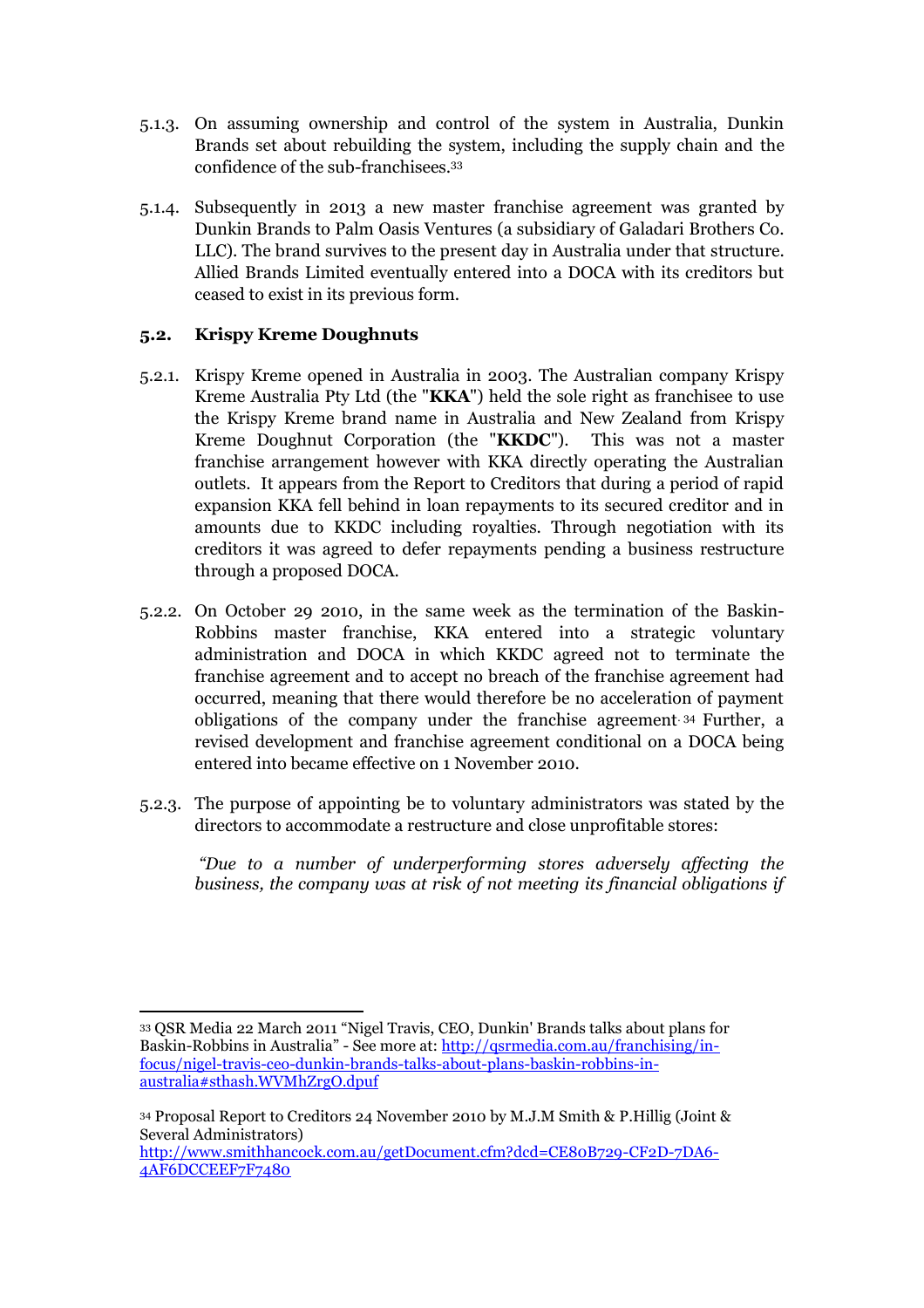*it continued trading under its current model," the company said in a statement.<sup>35</sup>*

"*Directors have determined that a restructure is necessary and the appointment of a voluntary administrator is the responsible action in view of the risk of insolvency if the company continued to operate in its current form," [the director] said.*

The chain closed 24 stores (out of 59) and laid off 201 staff. Creditors approved a DOCA with a \$2.3 million fund to satisfy claims by creditors with all employee and landlord entitlements being paid in full.<sup>36</sup>

- 5.2.4. The franchisor was owed over AUD\$3.2 million as an unsecured creditor upon the appointment of the administrators.<sup>37</sup> As part of the agreement the franchisor agreed to postpone payment of the amount owed until the completion of a sale of the company's business or refinancing.
- 5.2.5. After execution of the DOCA and the short period of administration the company continued to operate with its reduced chain.

### **5.3. Conclusion**

 $\overline{\phantom{a}}$ 

It can be seen here in the Krispy Kreme example, that the tools of external administration were used effectively with one franchisor's cooperation to avoid insolvent trading and the collapse of the chain in Australia and the franchisee. It should be noted however that KKA did not grant any sub franchises, which made the closure of stores a much easier exercise than in the Allied Brands scenario. However with a cooperative franchisor and creditors, a similar outcome may be achievable for a master franchisee which takes effective action rather than leaving the situation to deteriorate. In a situation where a franchisor wishes to step in and take over from a potentially insolvent franchisee, an examination of the options discussed available to creditors needs to be considered, together with requirements of the Code or other local laws which may apply so that any termination is both lawful and the correct strategy.

*Acknowledgement:* Acknowledgement and sincere thanks to Andrew Tanna Associate Holman Webb Lawyers Sydney for his assistance and advice regarding the intricate web of corporate insolvency

<sup>35</sup> "Krispy Kreme calls in administrators" The Australian November 1 2010 [http://www.theaustralian.com.au/archive/business-old/krispy-kreme-calls-in](http://www.theaustralian.com.au/archive/business-old/krispy-kreme-calls-in-administrators/news-story/14ea860a6ba2af5080a1a56a0e81bb96)[administrators/news-story/14ea860a6ba2af5080a1a56a0e81bb96](http://www.theaustralian.com.au/archive/business-old/krispy-kreme-calls-in-administrators/news-story/14ea860a6ba2af5080a1a56a0e81bb96)

<sup>36</sup> "A leaner Krispy Kreme out of administration" Sydney Morning Herald December 3, 2010 <sup>37</sup> See Proposal Report to Creditors 24 Nov 2010 p11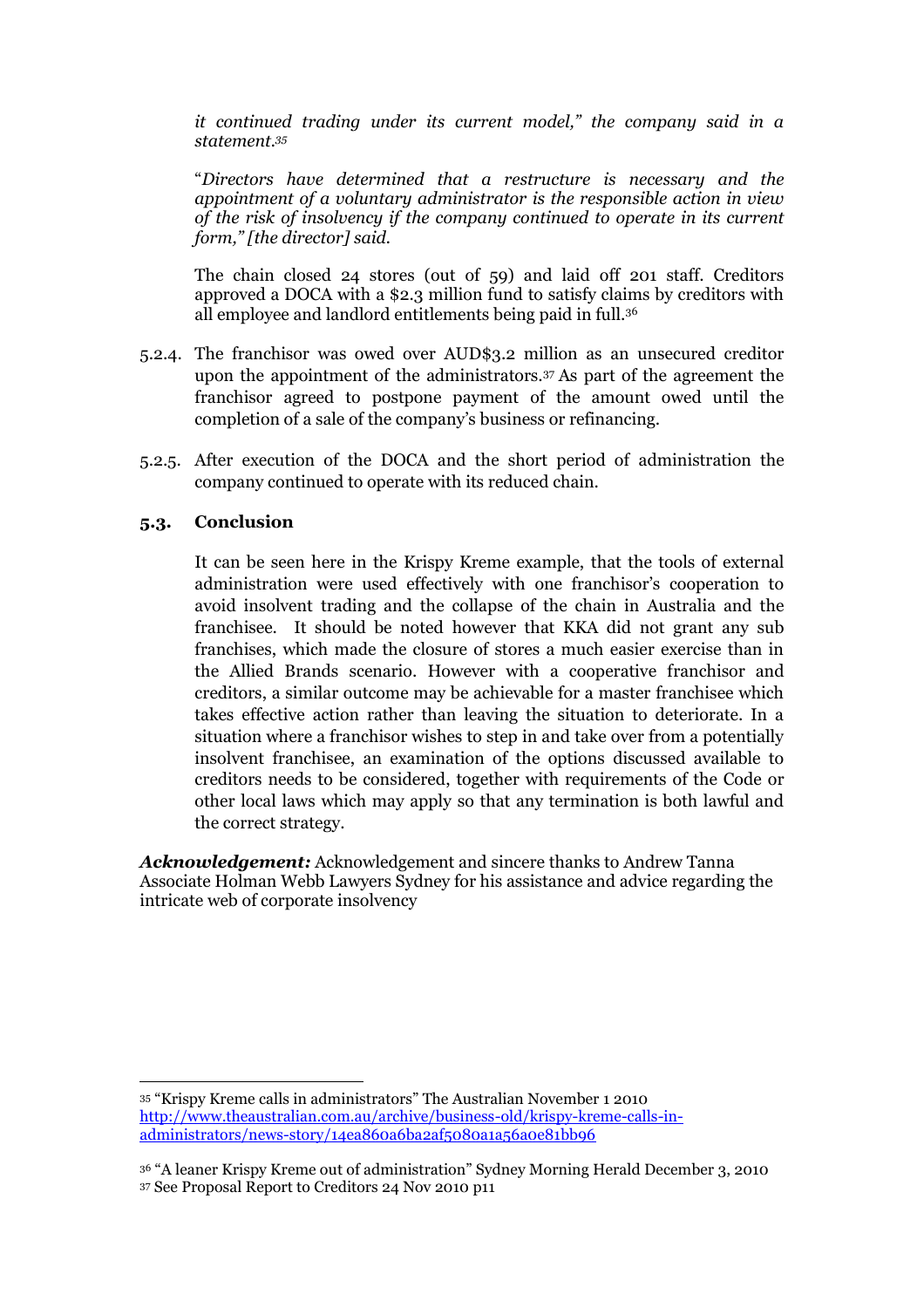### **Timothy Brinkley**

Timothy Brinkley is Of Counsel at Quarles & Brady LLP in its Chicago office. He focuses his practice on providing legal counsel to existing franchisor companies and companies that have an interest in franchising their business. He drafts and updates franchise disclosure documents and handles other aspects of federal and state regulatory compliance with respect to franchising. He negotiates and prepares complex franchise transactional documents, including master franchise agreements, area development agreements, asset purchase agreements for the refranchising of company stores or buy-back of franchised locations, assistance and workout agreements with struggling franchisees, and inter-creditor agreements with national and regional banks. Prior to joining Quarles & Brady, he worked in-house at Tim Hortons USA, Inc. and Burger King Corporation.

#### **Corinne Attard**

**Corinne Attard** is a partner in the Sydney office of Holman Webb Lawyers a commercial and insurance law firm with offices in Sydney, Melbourne, Brisbane and Adelaide. Corinne is a franchising and retail specialist with more than 25 years combined franchising and retail property industry experience including extensive inhouse experience as General Counsel with a national food retail chain with responsibility for over 350 franchised stores.

Corinne has wide experience in assisting new and established businesses with franchise issues, buying and selling franchised and retail businesses, disputes including mediations and terminations, distribution and supply, leasing, IP, international expansion and any related issues. She acts for retailers, franchisors, master franchisees and multi-unit franchisees in all industries including QSR/food, aged care, general retail, fashion, mobile, trade and professional services.

Corinne has written numerous articles for industry publications, speaks regularly at legal and industry conferences and has been selected annually since 2014 as one of the top franchise lawyers in Australia in the International Who's Who of Business Lawyers. She is a member of the legal committee of the Franchise Council of Australia as well as a member of the IBA and ABA Forum on Franchising.

> **Contact details:** Corinne Attard, Partner Holman Webb Lawyers – Sydney, Australia Direct Line +61 2 9390 8354 Email: [corinne.attard@holmanwebb.com.au](mailto:corinne.attard@holmanwebb.com.au) [www.holmanwebb.com.au](http://www.holmanwebb.com.au/) [au.linkedin.com/in/corinneattard/](http://au.linkedin.com/in/corinneattard/) @CorinneAttard

#### **Melissa Murray**

Melissa is a partner and the head of Bird & Bird's IP and Commercial practices in the Middle East, based in Dubai.

She provides advice to international businesses on commercial, corporate and general litigation matters relating to their operations in the UAE and the wider Middle East region. Her experience includes advising on: hospitality; IT; IP;